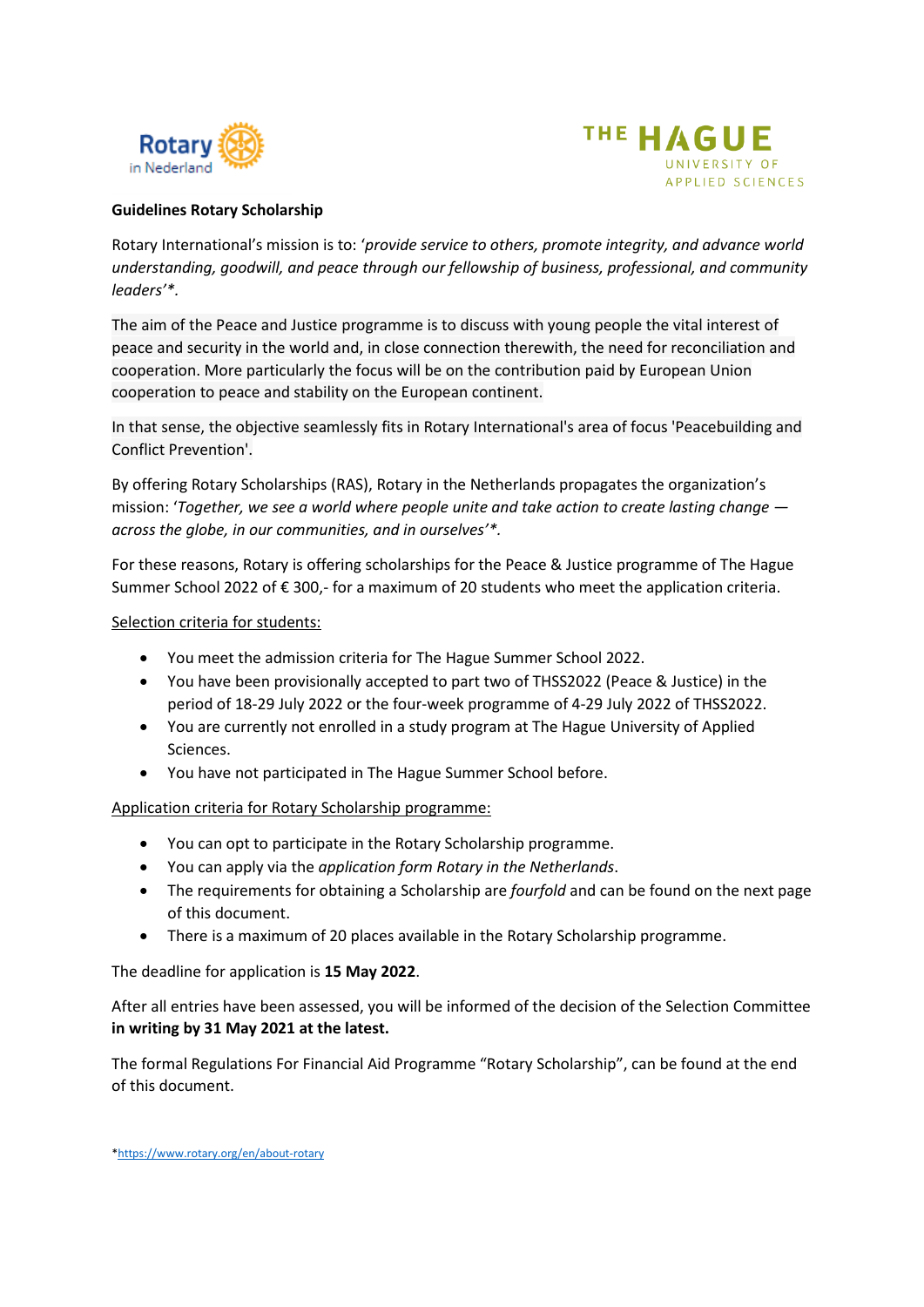#### **2022 Rotary Scholarship Requirements**

The requirements for obtaining a Scholarship are fourfold:

1. Find out where a local Rotary club in your country/city of origin is located (provide the link to their website). Take contact with that club, refer to the The Hague Peace & Justice programme, and discuss with them to what extent the international experiences you will gain during The Hague Summer School 2022 may be beneficial for the Rotary organization in your country respectively for the club itself.

Include proof of your communication with the club in your application.

2. In addition to the requirement to write a motivation letter, write an essay in English about the following topic: what comes to mind when you think of the relevance of the values of peace and justice for your home country, and how do you think you may apply the knowledge and expertise obtained during the course in your future working environment?

The word limit of the essay is a minimum of 800 words and a maximum of 1200 words. The essay has to be attached to your application.

3. During your stay in The Hague: give an oral presentation (15 minutes approximately) about your experiences as a participant to the The Hague Summer School's Peace & Justice programme for one of the Rotary clubs in The Hague.

4. After having finished the programme and after having returned to your home country: give a presentation (25 minutes approximately) about your experiences gained during the course for the local Rotary club you are in contact with (point 1).

Send the text of your presentation to the organizers of the Summer School.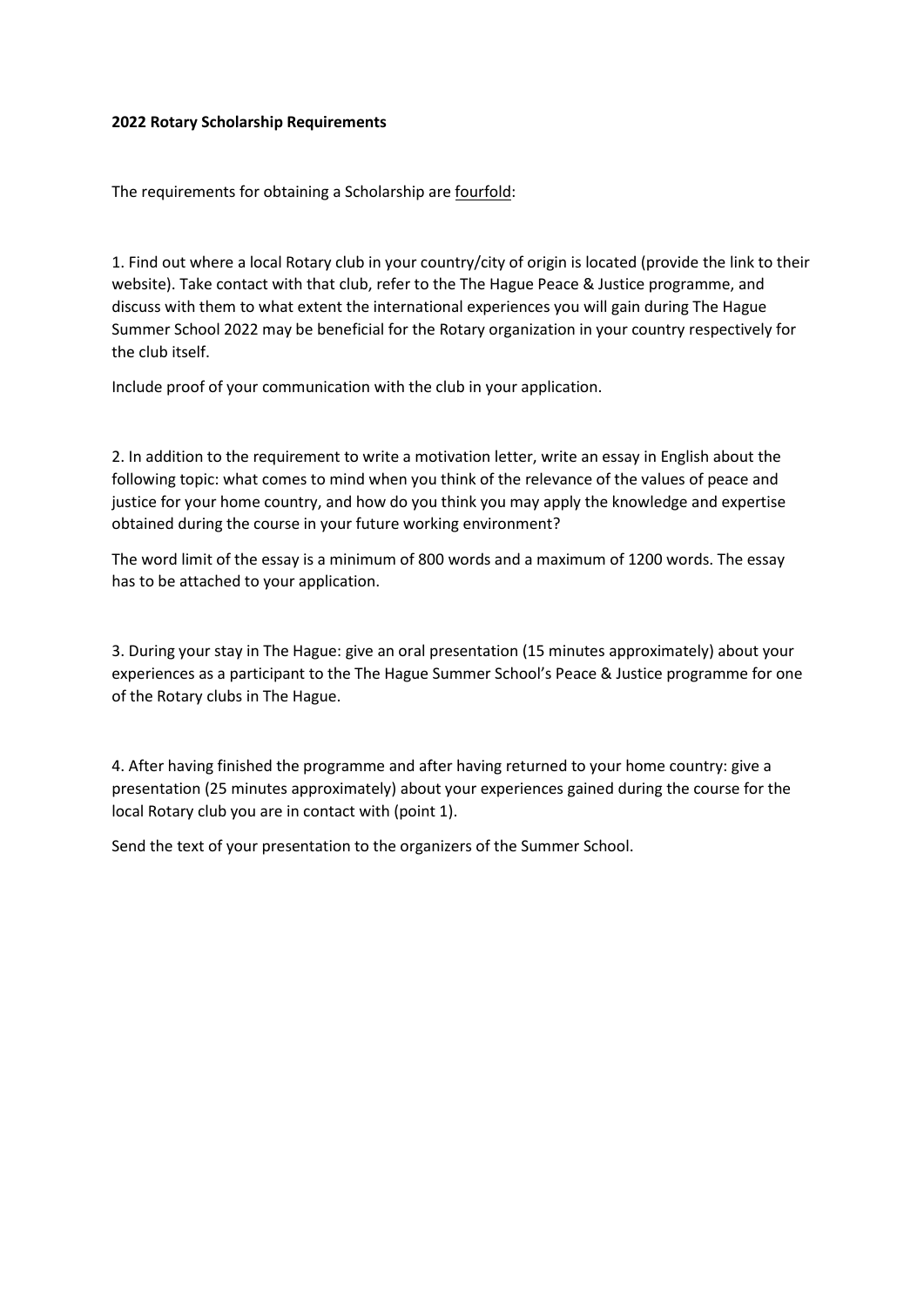



## **THE HAGUE UNIVERSITY OP APPLIED SCIENCES, ACADEMIC YEAR 2021-2022**

## **REGULATIONS FOR FINANCIAL AID PROGRAMME "ROTARY SCHOLARSHIP"**

## **Article 1. Scholarship programme**

- 1. The 'Rotary Scholarship' programme is funded by Rotary The Netherlands, The Hague (hereinafter referred to as: Rotary) **For the academic year 2021-2022, twenty (20) Rotary Scholarships of three hundred (300) euros are available.**
- 2. The scholarship programme is meant for international and Dutch students who are not currently enrolled in an associate degree, pre-bachelor, bachelor or master study program at The Hague University of Applied Sciences (hereinafter referred to as: THUAS) and who want to do a summer school programme at THUAS .

#### **Article 2. Scholarship Awards Committee**

- 1. Each year, Rotary establishes a Scholarship Awards Committee to assess student assignments as part of the application for the Rotary Scholarship.
- 2. The Scholarship Awards Committee decides on all scholarship applications on behalf of Rotary.

## **Article 3. Requirements**

- 1. The scholarship application procedure is open to prospective students who:
	- are on May 15, 2022, provisionally accepted for the summer school programme Peace & Justice of The Hague Summer School in the period of 18-29 July 2022 or the four-week programme in the period of 4-29 July 2022.
	- meet the admission criteria for The Hague Summer School 2022.
	- are currently not enrolled in an associate, pre-bachelor, bachelor or master study program at THUAS.
	- have not participated in The Hague Summer School of THUAS before.

Provisional application is.

## **Article 4. Assignments**

1. The prospective student must write an essay in English anywhere between **800** and **1200** words. The assignment for the essay can be found on the website of THUAS: [https://www.thehagueuniversity.com/programmes/other-courses/the-hague](https://www.thehagueuniversity.com/programmes/other-courses/the-hague-summer-school-eng)[summer-school-eng](https://www.thehagueuniversity.com/programmes/other-courses/the-hague-summer-school-eng)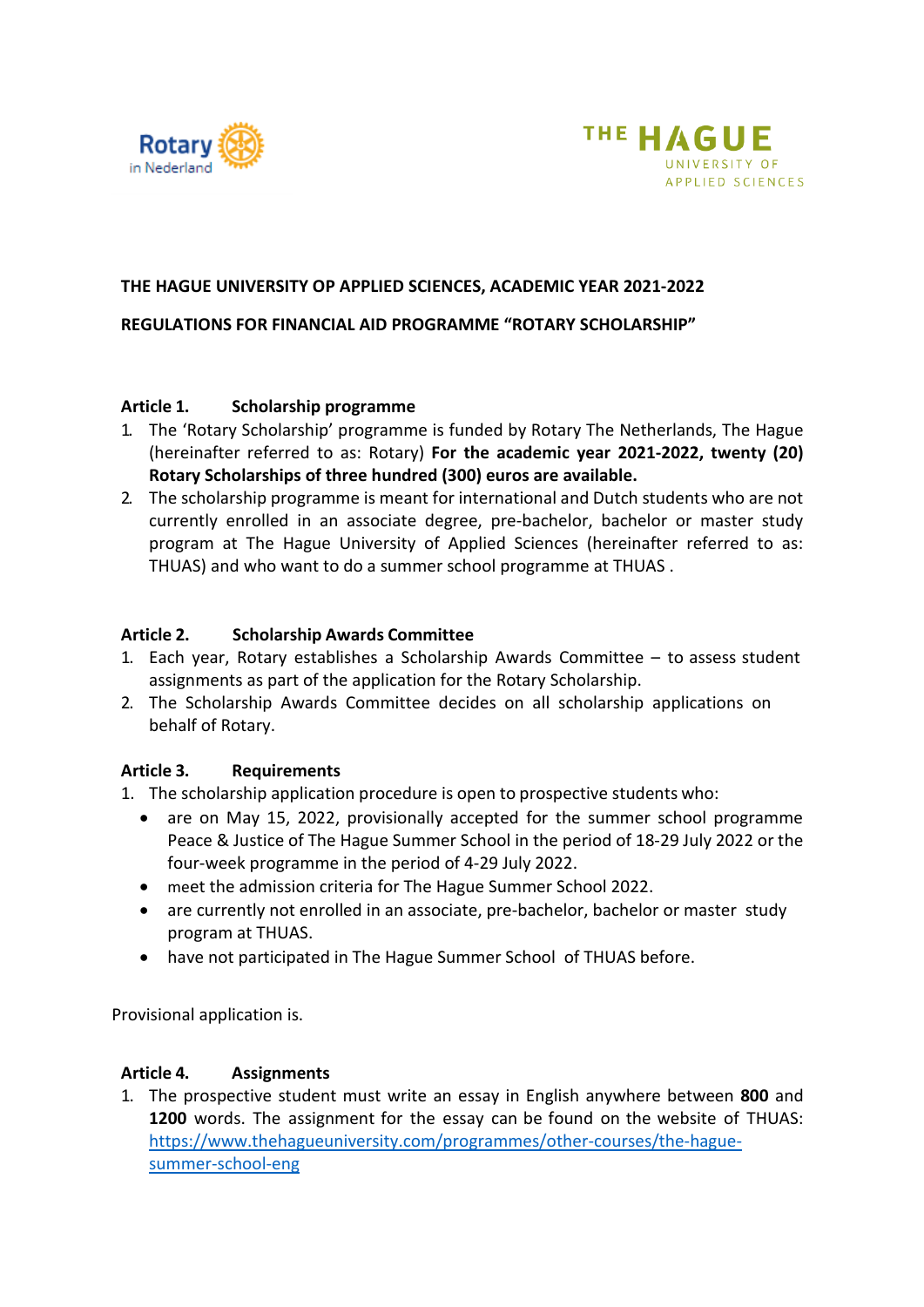- 2. The assignments must be submitted using the template provided at [https://www.thehagueuniversity.com/programmes/other-courses/the-hague](https://www.thehagueuniversity.com/programmes/other-courses/the-hague-summer-school-eng)[summer-school-eng](https://www.thehagueuniversity.com/programmes/other-courses/the-hague-summer-school-eng) .
- 3. Students who have been awarded a Rotary Scholarship can be contacted by the Rotary for promotional purposes including the publication of the students' assignments.

# **Article 5. Scholarship application procedure**

- 1. The prospective student may address scholarship applications to the Scholarship Awards Committee. This application must have been submitted **at the latest by May**  15, 2022. Applications must be submitted by means of the appropriate form, which must be filled in online on the website of THUAS. After the application deadline for the scholarship, The Scholarship Awards Committee will assess the applications.
- 2. The prospective student must include the assignment as referred to in Article 4 with their application.
- 3. The Scholarship Awards Committee will send the prospective student a confirmation of receipt and a description of the follow-up procedure as soon as possible.
- 4. Applications submitted after the aforementioned deadline will not be taken into consideration by the Scholarship Awards Committee. If the application is incomplete the Scholarship Awards Committee will declare the application inadmissible and duly notify the prospective student of its decision.
- 5. By applying for the Rotary Scholarship via the online application form, prospective students give their consent for the exchange of their personal data filled out in the application form of the scholarship, and application status for The Hague Summer School with Rotary for the purpose of selecting for and granting of the Rotary Scholarship. All provided data of students who are not awarded the Rotary Scholarship will be deleted by the Rotary after the selection procedure for the Rotary Scholarship is finalized.

# **Article 6. Decision on the scholarship application**

- 1. The Scholarship Awards Committee will assessthe essay assignments on the basisof the following criteria:
	- a. compliance with the assignment as referred to in Article 4.
	- b. Sufficient use of the English language.
	- c. originality.
- 2. A maximum of 20 scholarships per academic year can be allocated.
- 3. A diverse international student body is an integral part of the educational vision of The Hague Summer School. Therefore, if needed, diversity of the student body can be taken into account by the Scholarship Awards Committee in the procedure for the Rotary Scholarship.
- 4. Based on the criteria described in paragraphs 1, 2 and 3, the Scholarship Awards Committee will select prospective students. These students will be awarded a scholarship. The Scholarship Awards Committee will duly inform these prospective students in writing before May 31, 2022. If a prospective student who has been awarded a scholarship is refused admission, decides to withdraw their enrolment, or fails to meet the enrolment criteria or payment of fees for The Hague Summer School, their scholarship will be terminated. The Committee will inform the prospective student